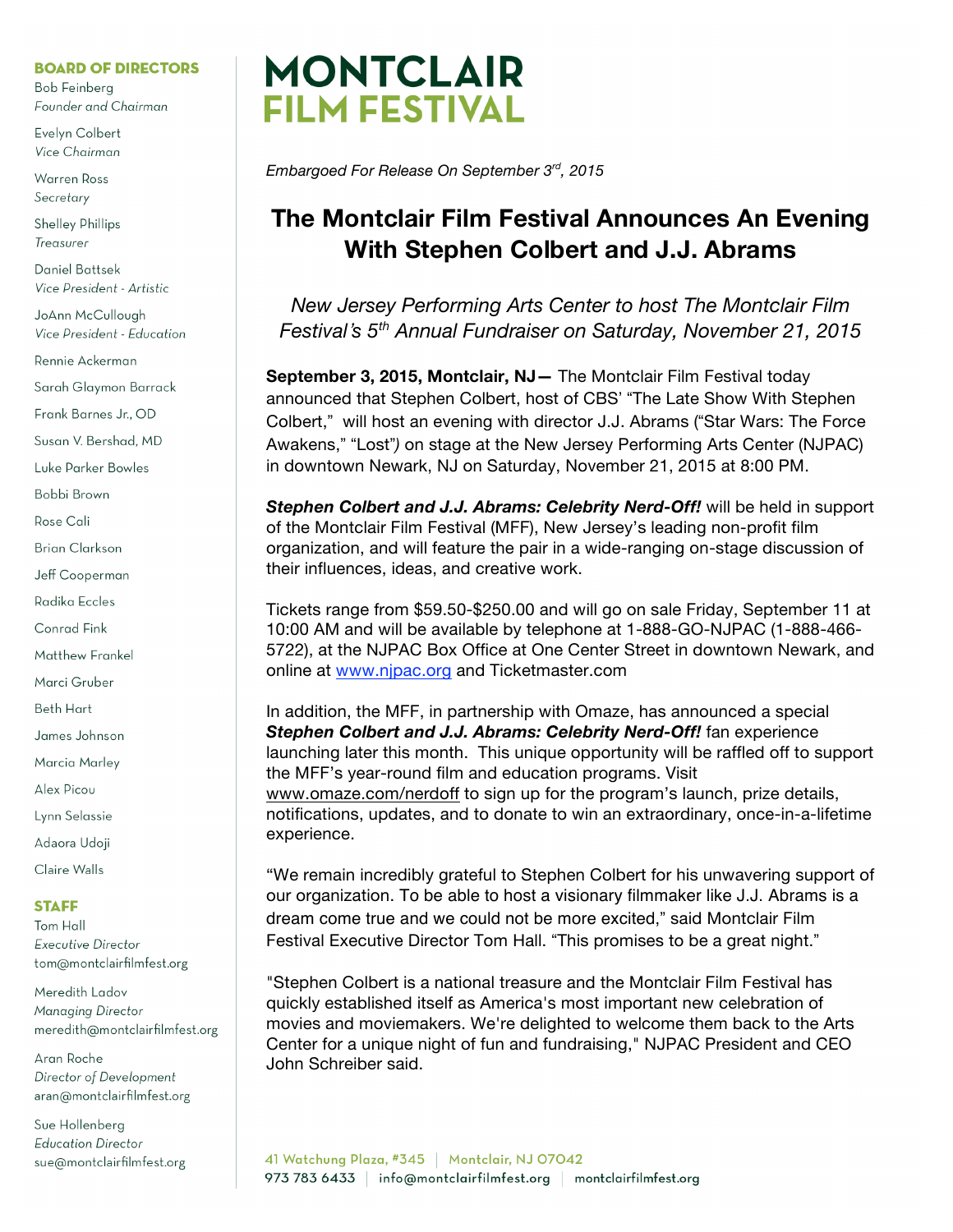## **BOARD OF DIRECTORS**

**Bob Feinberg** Founder and Chairman

Evelyn Colbert Vice Chairman

Warren Ross Secretary

**Shelley Phillips** Treasurer

Daniel Battsek Vice President - Artistic

JoAnn McCullough Vice President - Education

Rennie Ackerman

Sarah Glaymon Barrack

Frank Barnes Jr., OD

Susan V. Bershad, MD

Luke Parker Bowles

Bohhi Brown

Rose Cali

**Brian Clarkson** 

Jeff Cooperman

Radika Eccles

Conrad Fink

**Matthew Frankel** 

Marci Gruber

Beth Hart

James Johnson

Marcia Marley

Alex Picou

Lynn Selassie

Adaora Udoji

Claire Walls

#### **STAFF**

**Tom Hall Executive Director** tom@montclairfilmfest.org

Meredith Ladov Managing Director meredith@montclairfilmfest.org

Aran Roche Director of Development aran@montclairfilmfest.org

Sue Hollenberg **Education Director** sue@montclairfilmfest.org



## **ABOUT STEPHEN COLBERT**

Stephen Colbert is the host, writer and executive producer of "The Late Show With Stephen Colbert" on CBS. Previously, he was host, writer and executive producer of the long-running Emmy® and Peabody® Award-winning series "The Colbert Report" on Comedy Central. The series ran for 9 years and was nominated for 40 Emmys, winning a total of 6. The show was also twice honored with the prestigious Peabody® Award for Excellence in Broadcasting. Colbert is also a best-selling author and accomplished actor.

## **ABOUT J.J. ABRAMS**

J.J. Abrams is Founder and President of Bad Robot Productions, a film and television production company. He is a writer, director and producer of such television series as "Felicity," "Alias," "Lost," "Fringe," and "Person of Interest," and films such as, "Mission Impossible: 3," "Super 8," "Star Trek." Abrams is currently in post production on "Star Wars: The Force Awakens," which he also co-wrote with Lawrence Kasdan. Bad Robot is also producing the upcoming series "11/22/63," "Westworld, " and "Roadies." Abrams and his wife, Katie McGrath, live in Los Angeles with their three children.

## **ABOUT THE MONTCLAIR FILM FESTIVAL**

The Montclair Film Festival, Inc. (MFF), a non-profit, tax-exempt 501(c)(3) organization, nurtures and showcases the talents of filmmakers from around the region and world. MFF unites, empowers, educates and celebrates our region's diverse cultural heritage and robust artistic community by presenting an annual spring festival and a growing assortment of engaging programs and events all year long. The fifth annual spring festival will take place from April 29 through May 8, 2016. MFF 2016 is made possible through generous support from Investors Bank, Audible, Audi, HackensackUMC Mountainside, Chubb, Coldwell Banker Residential Brokerage, Horizon Foundation for New Jersey, and the New Jersey State Council on the Arts, among others. For information about MFF, visit www.montclairfilmfest.org.

## **About NJPAC**

New Jersey Performing Arts Center (NJPAC), located in downtown Newark, New Jersey, is among the largest performing arts centers in the United States and is the artistic, cultural, educational and civic center of New Jersey -- where great performances and events enhance and transform lives every day. As New Jersey's Town Square, NJPAC brings diverse communities together, providing access to all and showcasing the State's and the world's best artists while acting as a leading catalyst in the revitalization of its home city. Through its extensive Arts Education programs, NJPAC is shaping the next generation of artists and arts enthusiasts. NJPAC has attracted nearly 8 million visitors (including more than one million children) since opening its doors in 1997, and nurtures meaningful and lasting relationships with each of its constituents. Visit www.njpac.org or call 1-888-G-NJPAC for more information.